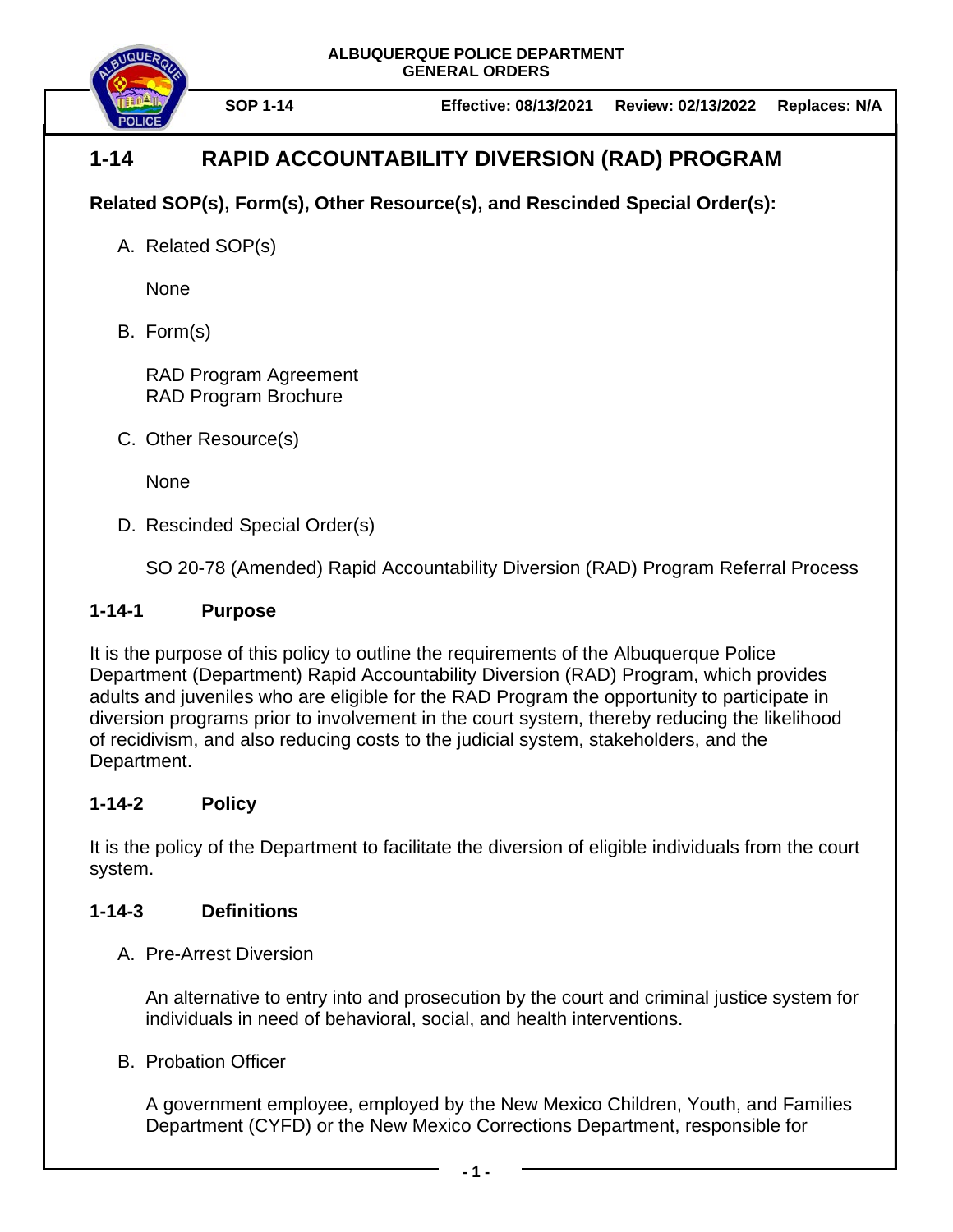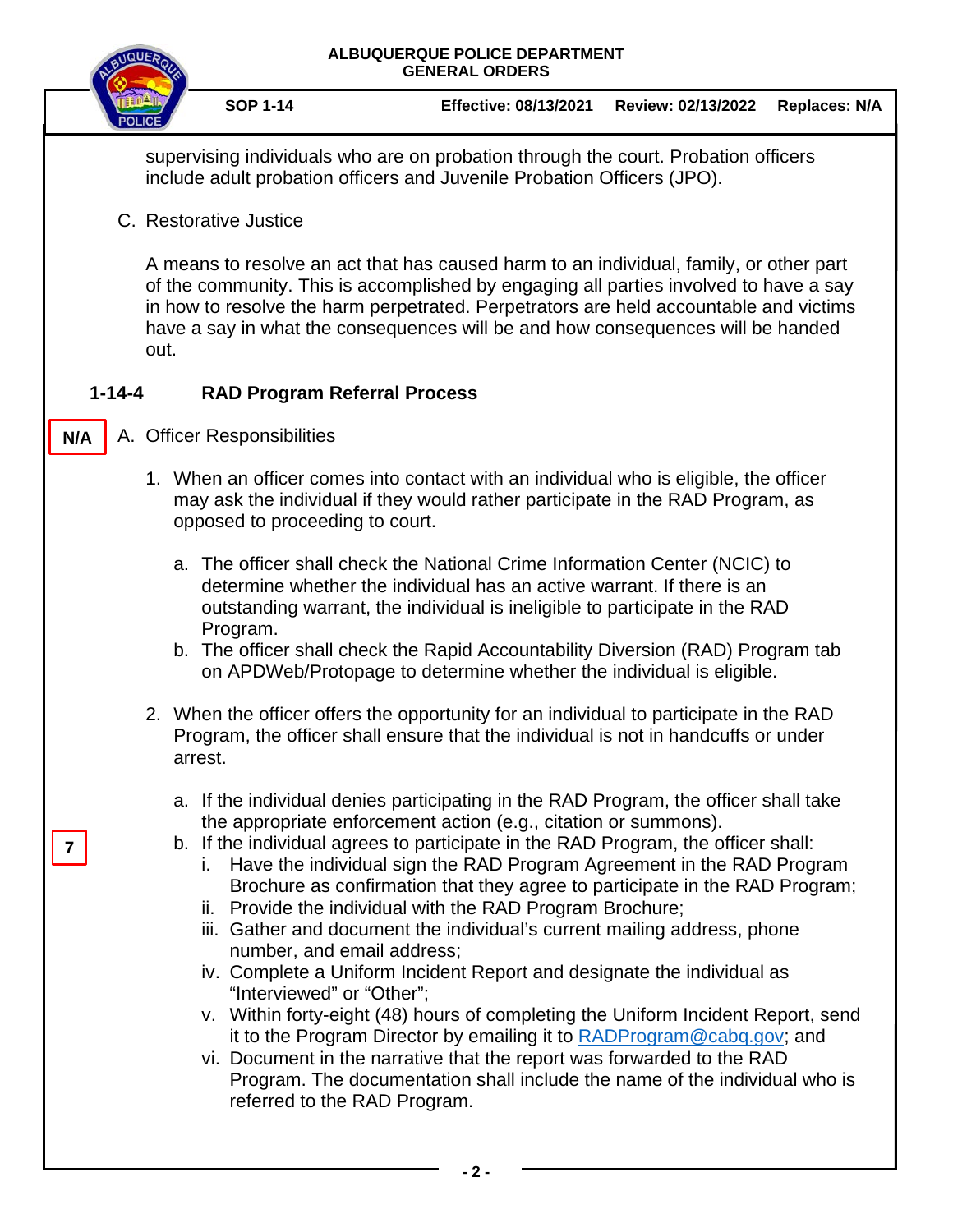

**SOP 1-14 Effective: 08/13/2021 Review: 02/13/2022 Replaces: N/A**

- 3. Upon notification by the Program Director that the individual is ineligible for the RAD Program or failed to complete the RAD Program, the officer shall complete a supplemental report designating the individual as "Suspect" or "Summoned" and take appropriate enforcement action.
- 4. Nothing outlined in this Standard Operating Procedure (SOP) shall remove an officer's discretion from issuing a verbal warning, citation, summons, other diversion programs, or arrest, even when not offering participation in the RAD Program.

#### B. Program Director Responsibilities **7**

- 1. General Responsibilities
	- a. The Program Director shall:
		- i. Make recommendations to the Chief of Police regarding eligible offenses and individuals based on research and data. The Chief of Police shall determine the eligible offenses and individuals;
		- ii. Ensure that sworn personnel are regularly advised regarding eligible offenses and individuals. The Program Director shall publish such criteria on the APDWeb/Protopage and by all other means reasonably calculated to inform sworn personnel of the criteria;
		- iii. Respond to the Chief of Police or their designee;
		- iv. Manage the RAD Program by ensuring eligible referrals receive appropriate diversion opportunities in an attempt to provide guidance and reduce recidivism;
		- v. Foster positive relationships with the community to include other law enforcement entities, other City Departments, non-profit organizations and those within the community that may assist in furthering the mission of reducing recidivism through diversion;
		- vi. Provide training and education for Department personnel and community members in order to educate them about the benefits of Restorative Justice and how they can be involved; and
		- vii. Develop and maintain a database of relevant diversion program providers.
- 2. Relevant Diversion Programs
	- a. The Program Director will develop relevant diversion programs.
- 3. Management of Program Candidates
	- a. The Program Director shall:
		- i. Check the RAD Program email account for referrals each business day;
		- ii. Check the RAD Program database and eligibility criteria to determine whether the candidate is eligible to participate in the program;
			- 1. Within five (5) business days of receiving the referral, if the candidate is ineligible: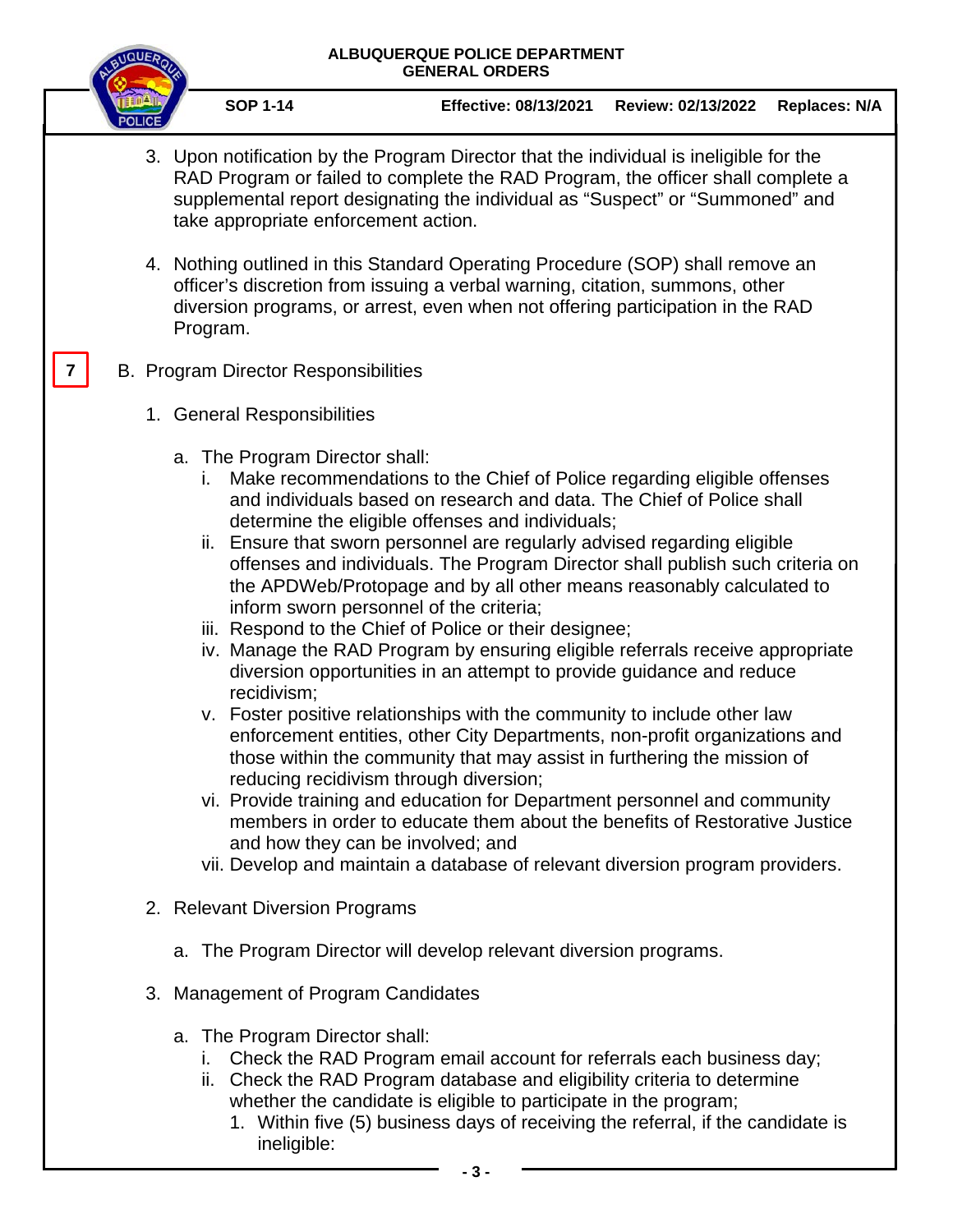

- **SOP 1-14 Effective: 08/13/2021 Review: 02/13/2022 Replaces: N/A**
	- A. Notify the officer that the candidate is ineligible by email; and
	- B. Notify ineligible candidates by email and/or mail that they are ineligible for the RAD Program and a summons may be filed with the court for the criminal charge.
- 2. Within the five (5) business days of receiving the referral, if the candidate is eligible:
	- A. Determine which diversion program is best suited for the candidate;
	- B. Notify the officer by email that the candidate is eligible; and
	- C. Notify the eligible candidate that they are eligible to participate in the RAD Program and notifying them of the event dates, times, locations, and required actions.
- iii. If the candidate is eligible for participation in the RAD Program, enroll the candidate in the relevant diversion program; and
- iv. If the candidate is a juvenile, before the juvenile begins the program, obtain written permission from the juvenile's guardian for the juvenile candidate to participate in the program.
	- 1. The juvenile candidate is not eligible without guardian permission. The Program Director will follow the procedures for ineligible candidates.
- 4. RAD Program Completion
	- a. The Program Director shall track RAD Program candidate completion.
		- i. If the candidate does not complete the RAD Program requirements, the Program Director shall:
			- 1. Document the failure to complete the program, and the reason for the failure to complete the program, if known;
			- 2. Notify the officer by email that the candidate failed to complete the requirements of the program. The Program Director shall include:
				- A. The reason for the failure to complete the program, if known, in the notice to the officer; and
				- B. Instructions to revise the Uniform Incident Report and to complete a summons.
			- 3. Notify the candidate who failed to complete the program by email and/or mail that a summons may be filed with the court for the criminal charge.
		- ii. If the candidate completes the RAD Program requirements, the Program Director shall notify the candidate and officer by email and/or mail that they have successfully completed the RAD Program.
- 5. RAD Program Data Analysis
	- a. The Program Director shall:
		- i. Track, document, and maintain RAD Program data;
		- ii. Provide the collected data to the Chief of Police or their designee on a quarterly basis. The data will include, but are not limited to, the following variables:
			- 1. Referral intake;
			- 2. Program completion;